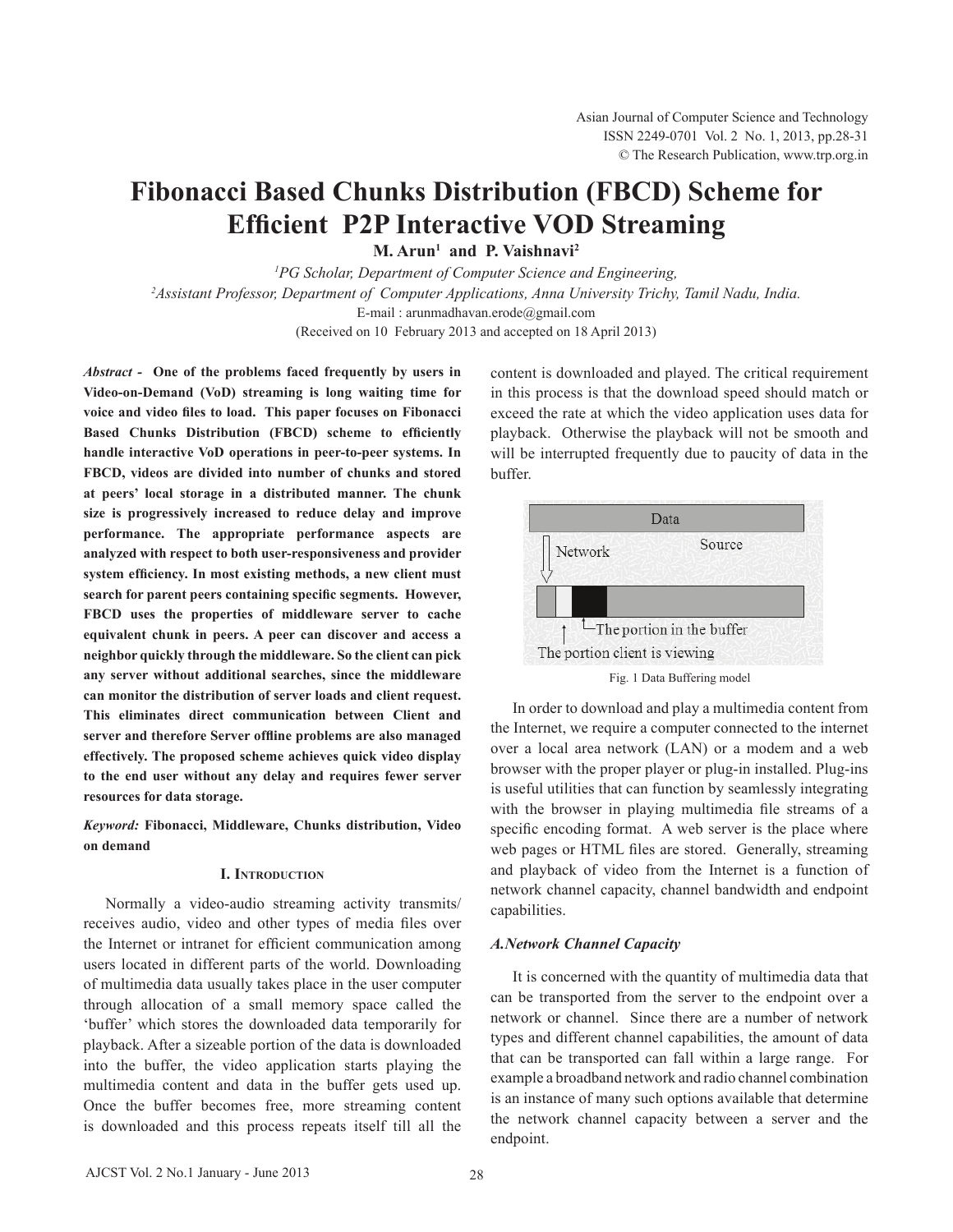## *B.Streaming Bandwidth and Storage*

It may vary depending on a number of parameters, particularly the availability of bandwidth. Because of this reason there can be differences in quantity of data transported, even when the same streaming server streams the same content. Assuming a single file downloaded by a single user, we can arrive at the streaming media storage size as a function of streaming bandwidth and length of the media using the following formula:

*Storage size (in megabytes) = length (in seconds) × bit rate (in bit/s) / (8 × 1024 × 1024*

## *C. Endpoint Capabilities*

It refers to other factors that have an impact on the downloading speed such as general hardware/software issues, website performance issues, Internet and firewall issues. Out-of-date software's, quality of plug-ins for playback of multimedia streams by web browser, graphics and sound card hardware capabilities, and decrease in internet speed are some of the factors that can affect endpoint capabilities.

In this paper, we focus on Fibonacci based chunk distributions (FBCD) scheme to efficiently handle interactive VoD operations in peer-to-peer systems. a) Videos are divided into no of chunks. b) Chunk data will be stored in server in a distributed manner. c) Chunk size progressively increased. d) The variant size of the chunks to reduce delay and improve performance. e) Performance and efficiency will be calculated between user and provider. f) Using middleware server to monitor the server load and balance.



#### **II. Related Work**

Generally, accessing video content randomly works well for on-demand multimedia content streaming. However, this process is rendered difficult and inefficient in cases where there is extensive interaction by users that are asynchronous and also in cases where peers are predominantly dynamic in nature. In this paper, we propose a network coding equivalent content distribution (NCECD) scheme that will effectively process on-demand streaming multimedia that is interactive in peer-to-peer systems. In this coding scheme multimedia content is divided into unique segments which are subdivided into blocks. The advantage of dividing the content into small blocks is that we are able to encode these uniquely identifiable blocks and store them in different peers resulting in a distributed local storage. This scheme facilitates the client in locating the whole video from among a sufficient number of parent peers; the need to hunt for new parents during random access by the client is eliminated. In traditional methods whenever a client hunts for video data on the web it has to look for parent peers storing particular segments. The characteristic feature of network coding scheme is to distribute the equivalent content across peers so that the client can choose any parent without looking for the one that has the correct segment. This way the scheme is able to reduce the time taken for content identification and startup/jump searching delays. In addition it requires fewer server resources.

In the illustration below, we present the analysis of system parameters to achieve reasonable block loss rates for the proposed scheme.



Fig. 3 Analysis of System parameters

Fig. c). the basic cache-and-relay approach with multiple parents. (a) The video content whether a whole segment or a block, is stored in each parent peer. (b) Child peers already connected to peers must first disconnect form the original p parent peers while wanting to view the next segment k þ 1 or say, switch over to another segment; subsequently it must locate p new parents peers for the service or (c) when a parent peer leaves, the child peer it needs to find a new parent peer also stores the same segment k.

#### **III. Proposed System**

In the proposed system, videos are divided into no of chunks and stored at peers' local storage in a distributed manner; the chunk size is progressively increased to reduce delay and improve performance. FBCD uses the properties of middleware to cache equivalent chunk in peers. A peer can discover and access a neighbor quickly through the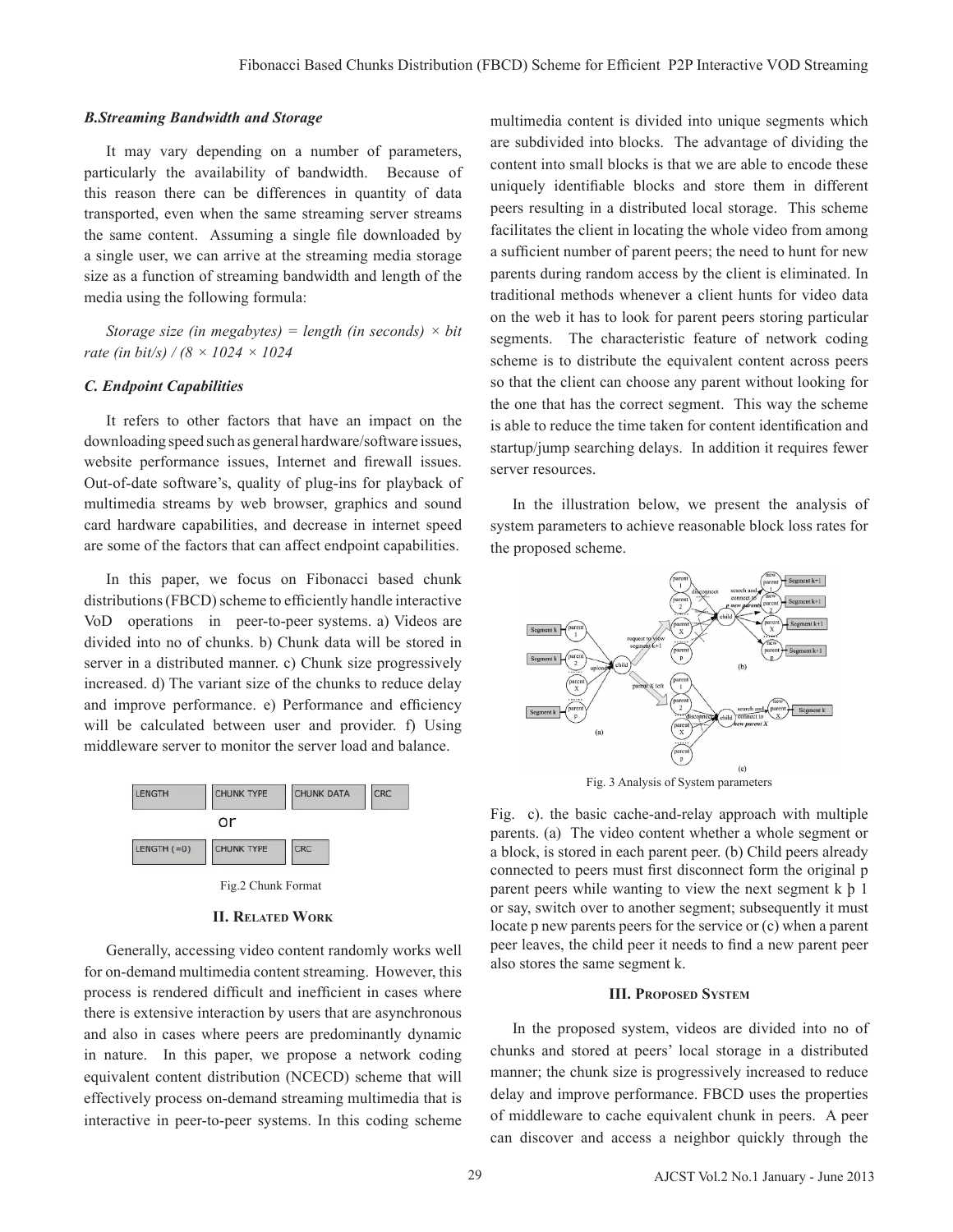middleware. Through the client one can pick any server without additional searches, because middleware will monitor all the distribution server loads and client request. This may not allow direct communication between client and server and the server offline problem is also effectively managed through this arrangement.

## *A. Fibonacci Method*

In our development, Fibonacci concept will be used to reduce the buffering and video projection rate at the client end as well as to manage time. Once the amount of chunks is fixed, different performance levels can be detected corresponding to different splitting approaches, which refers to the judgments about the size of each chunk. Splitting approaches influence different aspects of the system performance. The Fibonacci sequence method is a set of numbers that starts with one or zero, followed by one, and proceeds based on the rule that each number (called a Fibonacci number) is equal to the sum of the preceding two numbers.

If the Fibonacci sequence is denoted  $F(n)$ , where n is the first term in the sequence, the following equation obtains for  $n = 0$ , where the first two terms are defined as 0 and 1 by convention:

 $F(0) = 0, 1, 1, 2, 3, 5, 8, 13, 21, 34...$ 

In some texts, it is customary to use  $n = 1$ . In that case the first two terms are defined as 1 and 1 by default, and therefore:

 $F(1) = 1, 1, 2, 3, 5, 8, 13, 21, 34...$ 

 Based on this concept, the video files will be divided from small to large size. So the data size increases progressively.

## *B. Middleware Technology*

It is a computer / computer managed software that provides services between Client and Server. Middleware is not an operating system and also it's not a Database system. It makes easier for software developers to make communication between Client and Server. So it may focus on the specific purpose of their application like Client/Server Monitoring and status of that. Middleware is sometimes called plumbing because it connects two sides of an application and passes data between them.

This middleware concept will be used to make interaction between Client and Server without direct connection. All the communication will be done through the middleware server only. The middleware will monitor the Client and Server status, Load balance, Time schedule, Log maintenance, Server information's, request and response and related aspects. It supports to store chunks in all servers in a distributed manner.

## *C. Multimedia Upload*

This Multimedia Upload activity is used to copy the multimedia contents on the server through the middleware First of all, the original media file is uploaded in the middleware server and then split (Splitting phase) into number chunks in order to allow the data dissemination. In essence, the amount of chunks and the accepted splitting methods affect the system performances in terms of delays during the streaming. This is then essential to sensibly carry out the splitting based on the presented Grid resources. Different chunk splitting of the same media file can help in answering different levels of Quality of Service requests. Once this stage is completed, each chunk is stored at the maximum possible quality.

Each chunk is sent to the Grid storage system and registered on the Replica Catalog. Scalability can be improved by creating more replicas of each chunk and by disseminating them in a geographically distributed manner.

## *D. Upload file collection*

In this module middleware system maintains the video file list which is uploading the video files from the middleware system to back-up server system. When the client systems connect to the middleware to access the online videos the client should know the video files in server. The middleware system is responsible to show the video file list to the connected clients.

## *E. Multimedia Streaming*

The Multimedia Streaming motion deals with end-user / Client requests. Users request to view Grid Video content with specified features in terms of resolution, size, audio reproduction, color depth, and media format supported using a GUI. The different chunks are recovered and tailored from the server through middleware according to the requested characteristics. Once the first part is tailored, the streaming phase allows users to watch the entire video streaming in